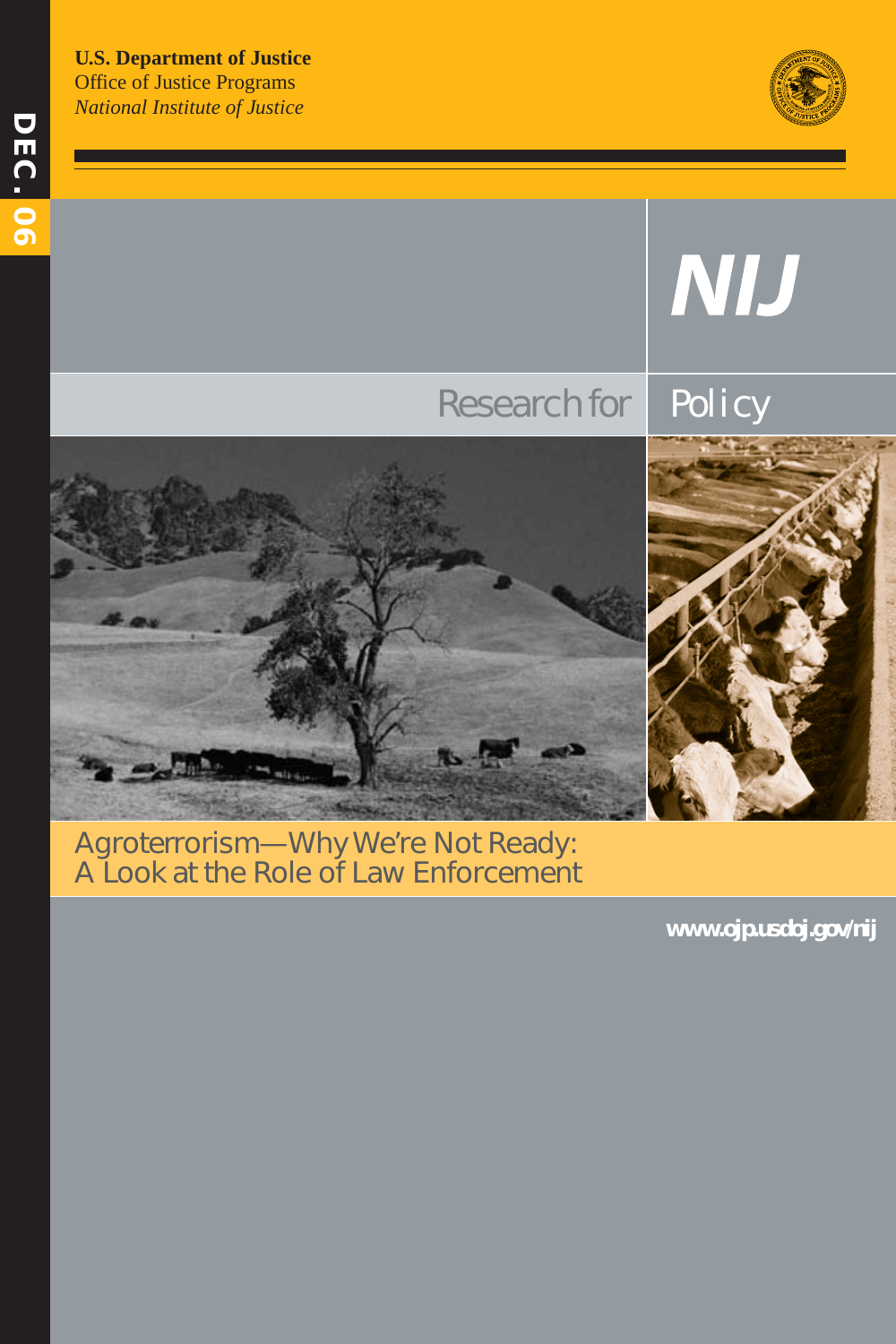| <b>U.S. Department of Justice</b><br><b>Office of Justice Programs</b>                                                                                                                  |
|-----------------------------------------------------------------------------------------------------------------------------------------------------------------------------------------|
| 810 Seventh Street N.W.                                                                                                                                                                 |
| Washington, DC 20531                                                                                                                                                                    |
| <b>Alberto R. Gonzales</b><br><b>Attorney General</b><br>Regina B. Schofield<br><b>Assistant Attorney General</b><br>Glenn R. Schmitt<br>Acting Director, National Institute of Justice |
| This and other publications and products<br>of the National Institute of Justice can be<br>found at:                                                                                    |
| <b>National Institute of Justice</b><br>www.ojp.usdoj.gov/nij                                                                                                                           |
| <b>Office of Justice Programs</b><br>Partnerships for Safer Communities<br>www.ojp.usdoj.gov                                                                                            |
| <b>NCJ 214752</b>                                                                                                                                                                       |

I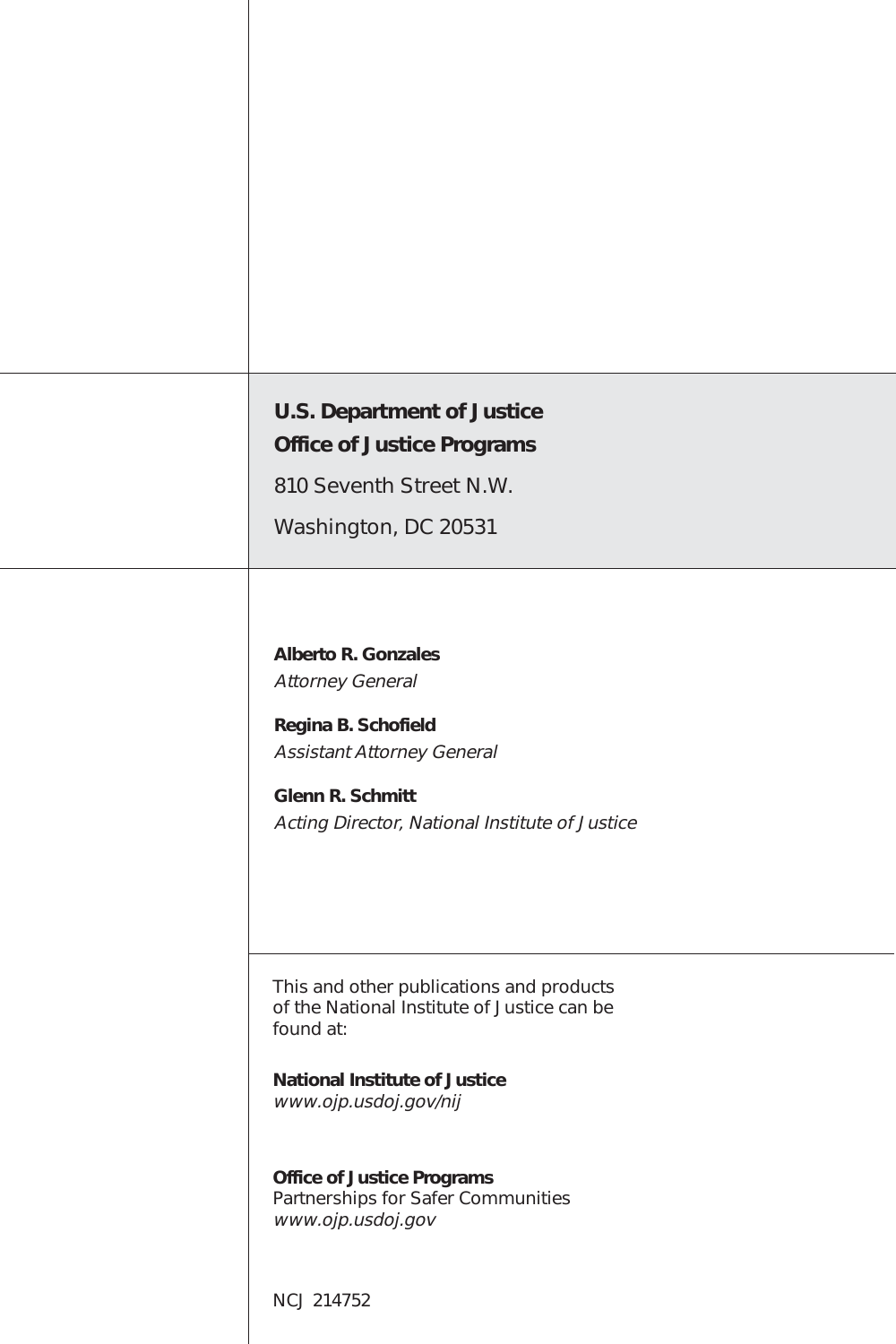# **Agroterrorism— Why We're Not Ready:**  A Look at the Role of Law Enforcement



This Research for Policy is based on "Defining Law Enforcement's Role in Protecting American Agriculture from Agroterrorism," by Terry Knowles, James Lane, Gary Bayens, Nevil Speer, Jerry Jaax, David Carter, and Andra Bannister, final report to the National Institute of Justice, December 2005, NCJ 212280, available at www.ncjrs.gov/pdffiles1/ nij/grants/212280.pdf.

Terrorists seeking to strike a blow at the U.S. economy need look no further than the Nation's heartland for a "soft" target. An agroterrorist attack could dramatically impact many aspects of American life, including local law enforcement, which especially in rural areas—is financially and strategically unprepared to respond.

Agricultural experts say that today they are most concerned about the intentional introduction of foot-andmouth disease (FMD) into the food supply. Twenty times more infectious than smallpox, FMD causes painful blisters on the tongues, hooves, and teats of clovenhoofed animals (like cows, pigs, goats, and deer), rendering them unable to walk, be milked, eat, and drink. Although people generally cannot contract FMD, they can carry the virus in their lungs up to 48 hours and transmit it to animals. The animal-to-animal airbornetransmission range of FMD is 50 miles.

The introduction of FMD in the United States—with its generally open and difficultto-protect farms, fields, and feedlots—would require the mass slaughter of animals and the disposal of potentially millions of animal carcasses. It could halt the domestic and international sale of meat and meat products for months or even years. Based on the FMD outbreak in the United Kingdom in 2001, researchers estimate that an attack against the American livestock industry could cost taxpayers up to \$60 billion.<sup>1</sup>

#### **Who Would Lead the Response?**

Many believe that public health officials would lead the response to an agroterrorism attack, but this might not be the case. The laws of most States require that such an event be handled as a crime scene investigation, giving law enforcement primary responsibility. Ill-equipped to handle the magnitude of responsibilities that would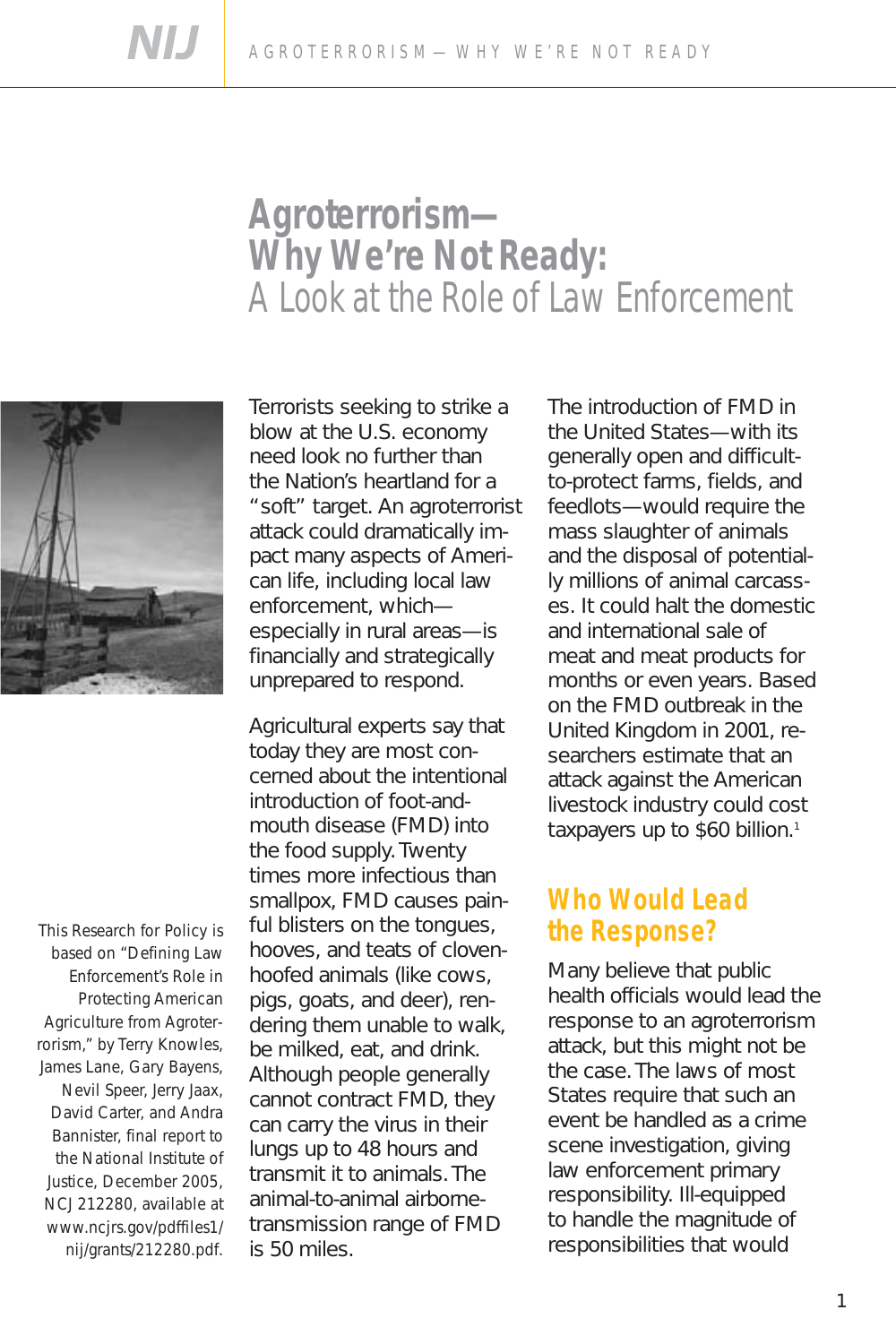follow an act of agroterrorism, local police departments would be pushed to the limit.

Research points to the first priority of local law enforcement after an agroterrorist attack: establishing and enforcing a 6-mile radius quarantine (113 square miles) around the point of origin to control the spread of the virus. The second priority would be to set up statewide roadblocks to enforce stop-movement orders. Such a tremendous effort requiring that all vehicles coming into or going out of the impacted State be stopped and inspected would require a coordinated response by local, State, and Federal officials.

Evidence, including tissue from infected animals, would have to be collected. All cloven-hoofed animals (both domestic and wild) within the affected area would have to be destroyed and disposed of. A full-scale criminal investigation would have to be launched, including the identification, apprehension, and prosecution of suspects.

### **Preventing an Attack**

Because terrorists rely on a lack of preparedness, law enforcement agencies should start now to develop a plan for preventing an agroterrorism attack—and the interruption of basic services, civil and emotional stress, and public health concerns that

This 21-month study was conducted through a partnership among the Kansas Bureau of Investigation, the Ford County (Kansas) Sheriff's Department, and the National Agriculture Biosecurity Center at Kansas State University; findings were based, in part, on field surveys and interviews with law enforcement, livestock producers, meat packers, truckers, feedlot managers, researchers, politicians, and animal health officials. The research also included two agroterrorist simulation exercises in Kansas.

In May 2006, the National Institute of Justice (NIJ) held a regional planning meeting on preventing and responding to a bioterrorism attack on the Nation's agriculture industry. The meeting—which grew out of NIJ's research project, Defining the Role of Law Enforcement in Protecting American Agriculture from Bioterrorism-brought together key law enforcement, animal health, and homeland security officials from nine Midwestern States.

Officials rated their State's preparedness in preventing an agroterrorism attack and discussed ways to improve the response, should an attack occur. One of the most vital topics concerned coordination among law enforcement and veterinary and animal health authorities, within the State and across State borders.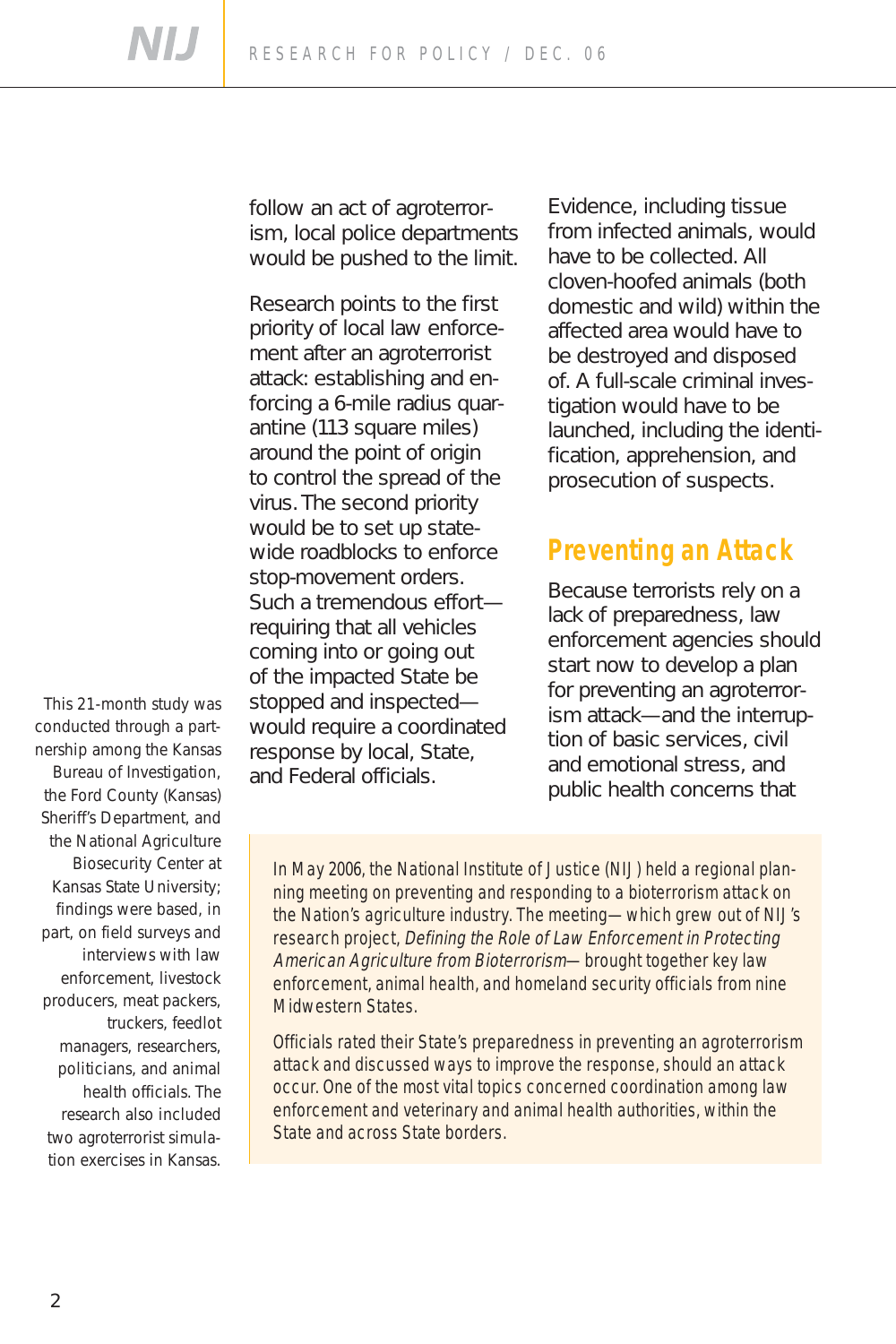**NIJ** 

likely would follow. On the local level, law enforcement agencies bear a responsibility for intelligence gathering, including the review of Federal reports on bioterrorism threats. For example, in an effort to minimize the potential of an epidemic, the World Organization on Animal Health coordinates information on animal diseases (see www. oie.int). Local jurisdictions are also in the best position to conduct vulnerability studies of area farms and feedlots.

Specialized training for law enforcement is needed. Joint planning and operational exercises also must take place for agencies to be ready to respond to such a crime, if it occurs. Partnerships—the best way to prevent an agroterrorism attack and the only way to contain one—must be

created among local farmers, truckers, feedlot owners, and other critical members of the food-supply chain. A working relationship between criminal investigators and veterinarians and animal and plant health inspectors must be established.

# **A New Security Paradigm**

The paradigm for protecting the Nation's food supply changed after 9/11, focusing attention on areas that require greater security measures. Research funded by NIJ recommends that, to protect the Nation's 2.1 million farms, the U.S. Department of Agriculture (USDA), the U.S. Department of Homeland Security (DHS), and other intelligence-gathering

The Ford County Sheriff's Department in Dodge City, Kansas, in collaboration with the Kansas Bureau of Investigation, developed a neighborhood watch/community policing program called Agro-Guard. Law enforcement and livestock producers participate in the program in an effort to identify threats to agriculture before they become incidents. Agro-Guard participation involves reporting suspicious activity, posting warning signs, holding community meetings on law enforcement and animal health issues, creating a public-access Web site, and developing emergency response procedures.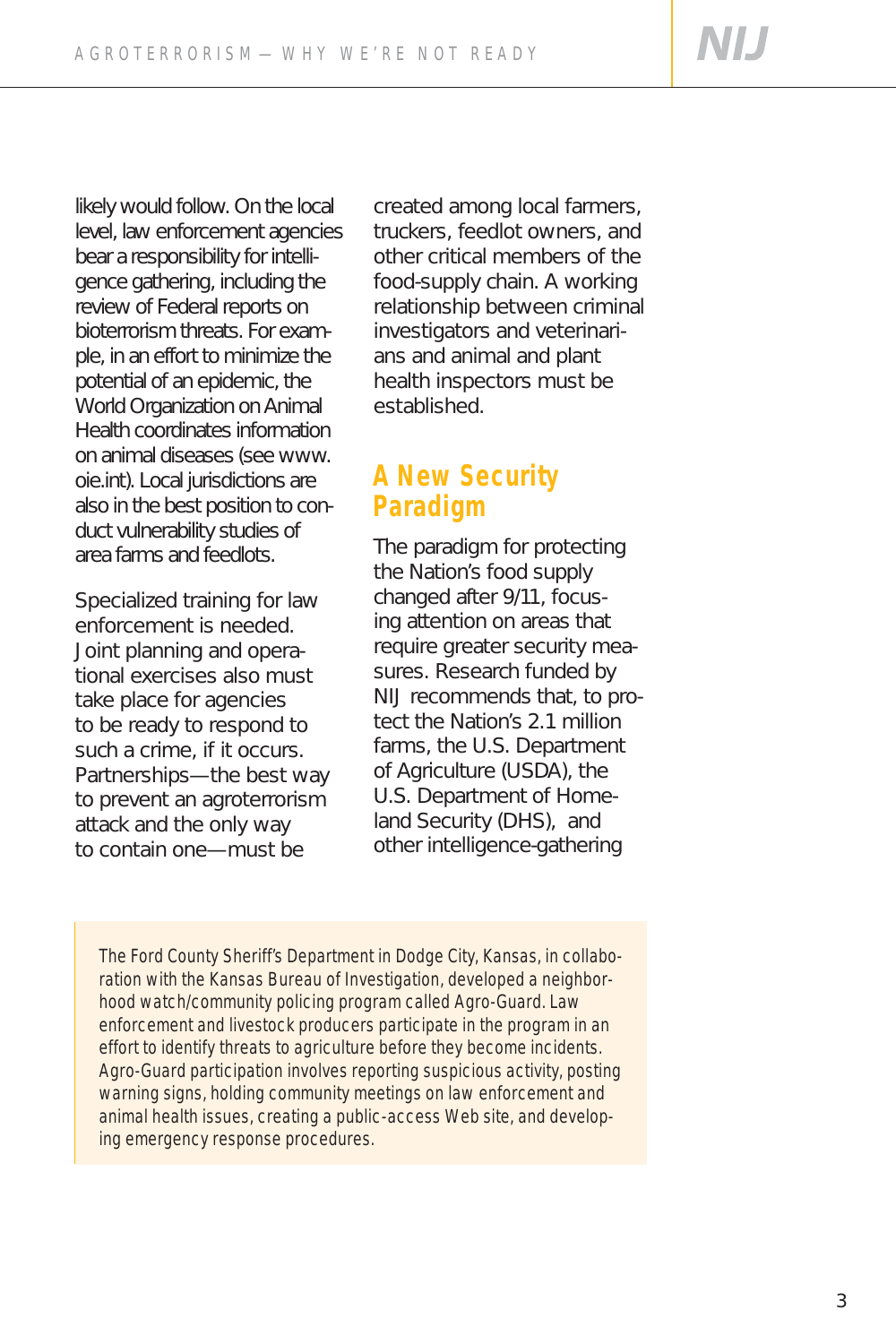**NIJ** RESEARCH FOR POLICY / DEC. 06

> agencies work with local and State law enforcement and the livestock industry to develop a national plan to prevent, respond to, and ultimately recover from an incident of agroterrorism.

#### **Notes**

1. See Economic Impact of a Foreign Animal Disease (FAD) Outbreak Across the United States, U.S. Department of Agriculture, Washington, DC, 2004.

## **Additional Reading**

Chalk, P. (2004). Hitting America's soft underbelly: The threat of deliberate biological attacks against the U.S. agriculture and food industry. Santa Monica, CA: RAND.

Jaax, J. (2002, August 20). Sworn Testimony: How effectively is the federal

government assisting state and local governments in preparing for a biological, chemical, or nuclear attack? Congressional field hearing, House Committee on Government Reform, Abilene, KS (http://frwebgate.access. gpo.gov/cgi-bin/useftp. cgi?IPadress=162.140.64.88 &filename=88193.wais&direc tory=/diskc/wais/data/107\_ house\_hearings).

RAND. (2003). Agroterrorism: What is the threat and what can be done about it? Santa Monica, CA: National Defense Research Institute.

Waters, A. (2005, May 3). Foot and mouth disease outbreak in Great Britain: A case study. Formal presentation, International Symposium on Agroterrorism, Kansas City, MO (www.fbi-isa.org/library/ Waters\_files/frame.htm).

The researchers' recommendations for strengthening America's defense against agroterrorism include:

- Development of a national law enforcement plan, including Federal funding of preventive measures to be developed by local law enforcement.
- Intelligence-gathering by local law enforcement, including community policing in conjunction with the agriculture industry.
- Training, at the regional level, of local law enforcement personnel to enforce stop-movement orders and quarantine areas in the event of an attack.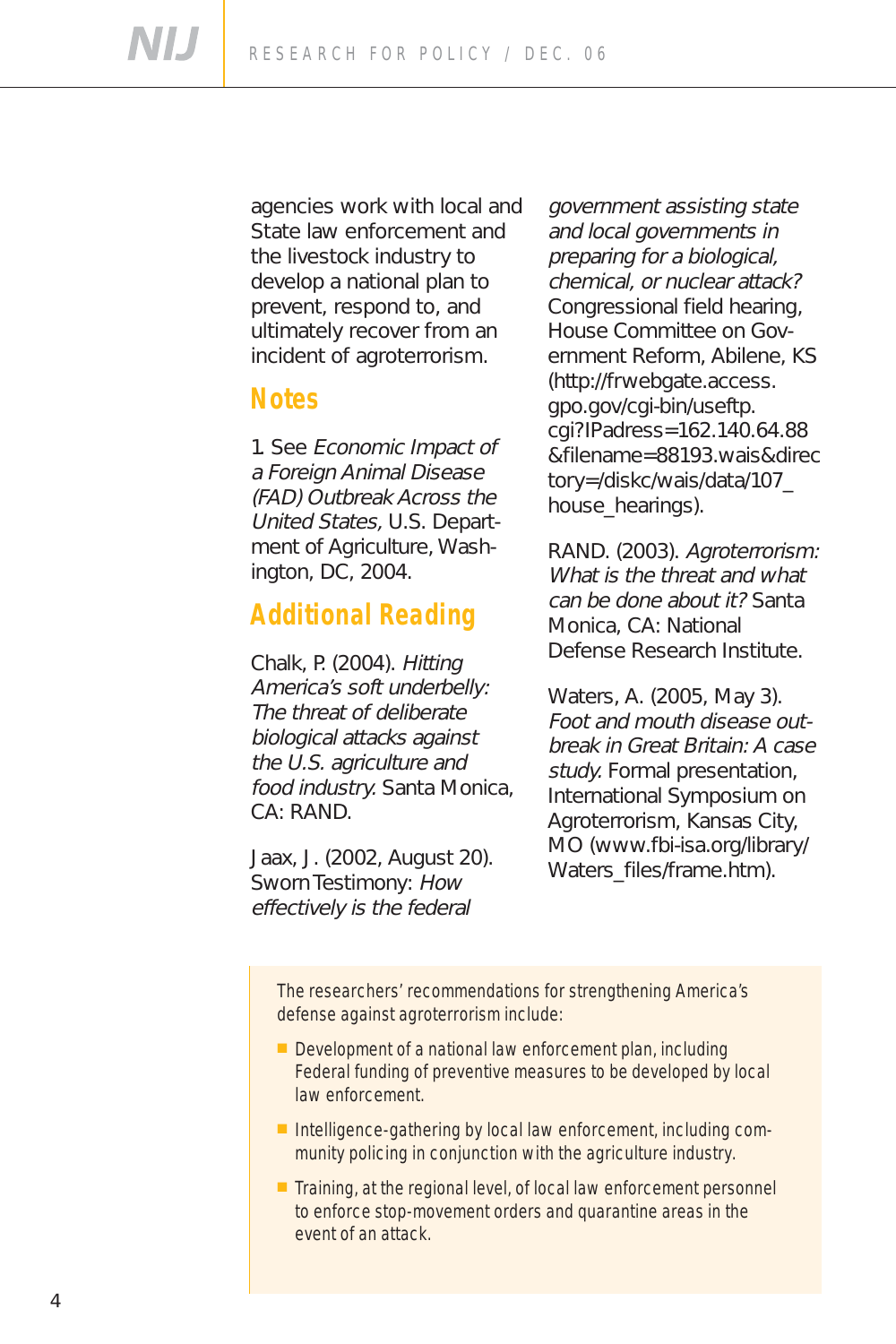The National Institute of Justice is the research, development, and evaluation agency of the U.S. Department of Justice. NIJ's mission is to advance scientific research, development, and evaluation to enhance the administration of justice and public safety.

Findings and conclusions of the research reported here are those of the authors and do not necessarily reflect the official position or policies of the U.S. Department of Justice.

This research was supported by the National Institute of Justice under grant number 2003–IJ–CX–1024.

> NIJ is a component of the Office of Justice Programs, which also includes the Bureau of Justice Assistance, the Bureau of Justice Statistics, the Office of Juvenile Justice and Delinquency Prevention, and the Office for Victims of Crime.